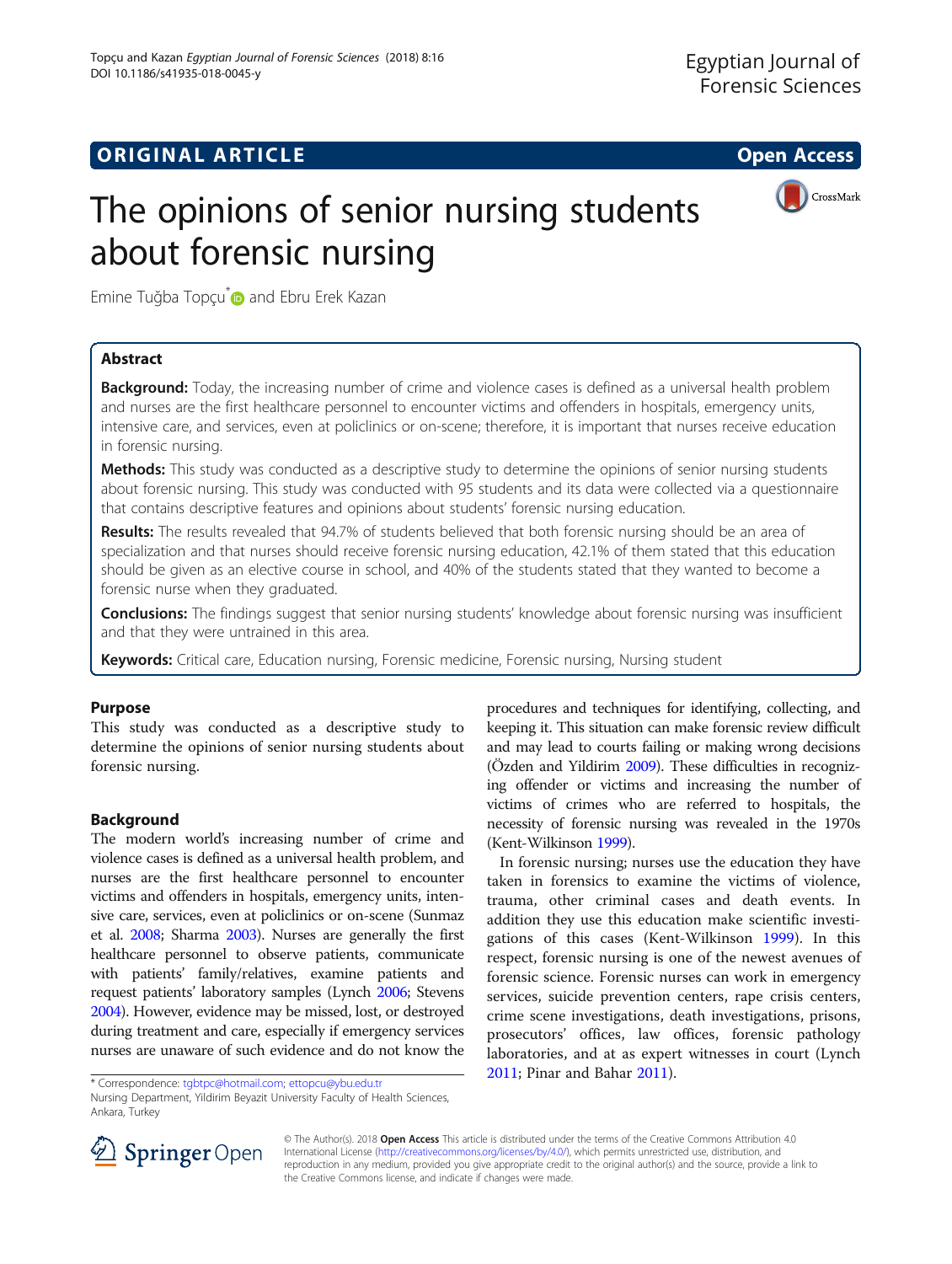Studies on forensic nursing in Turkey started in 1995. In recent years, forensic nursing is offered as an elective course at the undergraduate level in few universities. These universities are only about 10% of the total nursing departments in Turkey. In Turkey, there are two universities have forensic nursing postgraduate program as well. Forensic nursing related sertificate courses are organized by Association of Forensic Scientists and some universities. Forensic nursing course; Definition of forensic medicine, history, definition of forensic nursing, duties and responsibilities, legal responsibilities of nurses, forensic case types, case study, autopsy concept, changes after death. The fact that the forensic nursing course takes place at a very small number of universities, yet it is not clear that the awareness of forensic nursing in Turkey has not been developed yet, that adequate training is not given and that sufficient work has not been done in this area. Forensic nursing should be given and spread throughout all nursing degree programs.

Even though studies on forensic nursing have accelerated in our country in recent years, unfortunately forensic nursing is not defined legally yet. However, despite this fact, emergency nurses work as forensic nurses in forensic cases. Therefore, forensic cases are mostly assessed by emergency nurses who have not received special education (Yelken et al. [2004](#page-6-0)). Studies (Gökdoğan [2008](#page-6-0); İlçe et al. [2010;](#page-6-0) Topçu [2015](#page-6-0)) show that the vast majority of nurses encounter forensic cases, their knowledge and practice of forensic cases is inadequate and they have educational needs that are related to forensic nursing. It is very important to start this education at the undergraduate level.

In the literature, there are few studies which examined the knowledge and opinions of nursing students about forensic nursing. In Turkey, only two studies (Şentürk and Büyükaslan [2013;](#page-6-0) Kalayci et al. [2014\)](#page-6-0) have reported that students' knowledge of forensic nursing is inadequate. In these studies conducted in the field of forensic nursing, the knowledge of students about forensic cases and forensic nursing was carried out in different cities with different questions and with fewer sample groups. In a city with a high population, students are more likely to encounter forensic cases. During the training process, students are exposed to many forensic incidents by practicing in various hospitals. Therefore, it is thought that the study will be carried out in a city with more population and population, which will contribute to reveal the current situation. For this purpose, our study was conducted with Ankara as the capital of Turkey and with more sample groups.

This study was conducted to determine the information needs and opinions of students related to forensic nursing, which is a new field of specialization in our country, to determine the educational needs related to the subject, and to draw attention to the topic.

### **Methods**

#### **Design**

The research was carried out as a descriptive study.

#### **Participants**

The study sample was 104 students who were in the final year of the 2015–2016 academic year during the spring semester at the Department of Nursing, the Faculty of Health Sciences of a state university in Ankara, Turkey. In total, 95 students who were accepted to participate in the survey were included.

#### Data collection

Data was collected via two questionnaire form that was developed by researchers parallel to the literature (Sunmaz et al. [2008](#page-6-0); Sharma [2003](#page-6-0); Pinar and Bahar [2011](#page-6-0); Yelken et al. [2004](#page-6-0)). Totally it consisted of 21 questions. One of the data collection tools was a questionnaire (Form [1\)](#page-5-0) (9 questions) developed to determine the sociodemographic characteristics of the nursing senior students, and a questionnaire (Form [2\)](#page-5-0) (12 questions) to evaluate the opinions of the students about the forensic nursing. Form [1](#page-5-0) is included the six question that were related to age, gender, mothers' and fathers' education level, mothers' and fathers' job the students' socio-demographic variables consisted of multiple-choice questions about students' sociodemographic characteristics, two questions were yes/ no questions about the presence of someone interested in forensics in their family and sought to determine whether they followed forensic medicine cases in the media, the other one questions about publications you follow in the media. Form [2](#page-5-0) is included six questions were aimed at the tasks of forensic nurses, the fields in which they worked, forensic nursing subjects, examples of forensic cases and the education of forensic nursing, which were designed so that students could mark multiple choices. One openended question that was included was about the definition of forensic nursing. The five questions regarding students' opinions about forensic nursing. One of them knowledge of forensic nursing, one question want to be a forensic nursing, the other one forensic nursing should be proffesion, forensic nursing education is need and the last one the cases in which they had encountered forensic cases were designed as yes/no questions.

#### Procedures

During the study's implementation phase, information was first given to students about the research's scope, and their written approvals were obtained. Then, a questionnaire was distributed to the students who had agreed to participate. After they completed the questionnaire form, these were collected by the researchers. Filling in the form took approximately 20 min.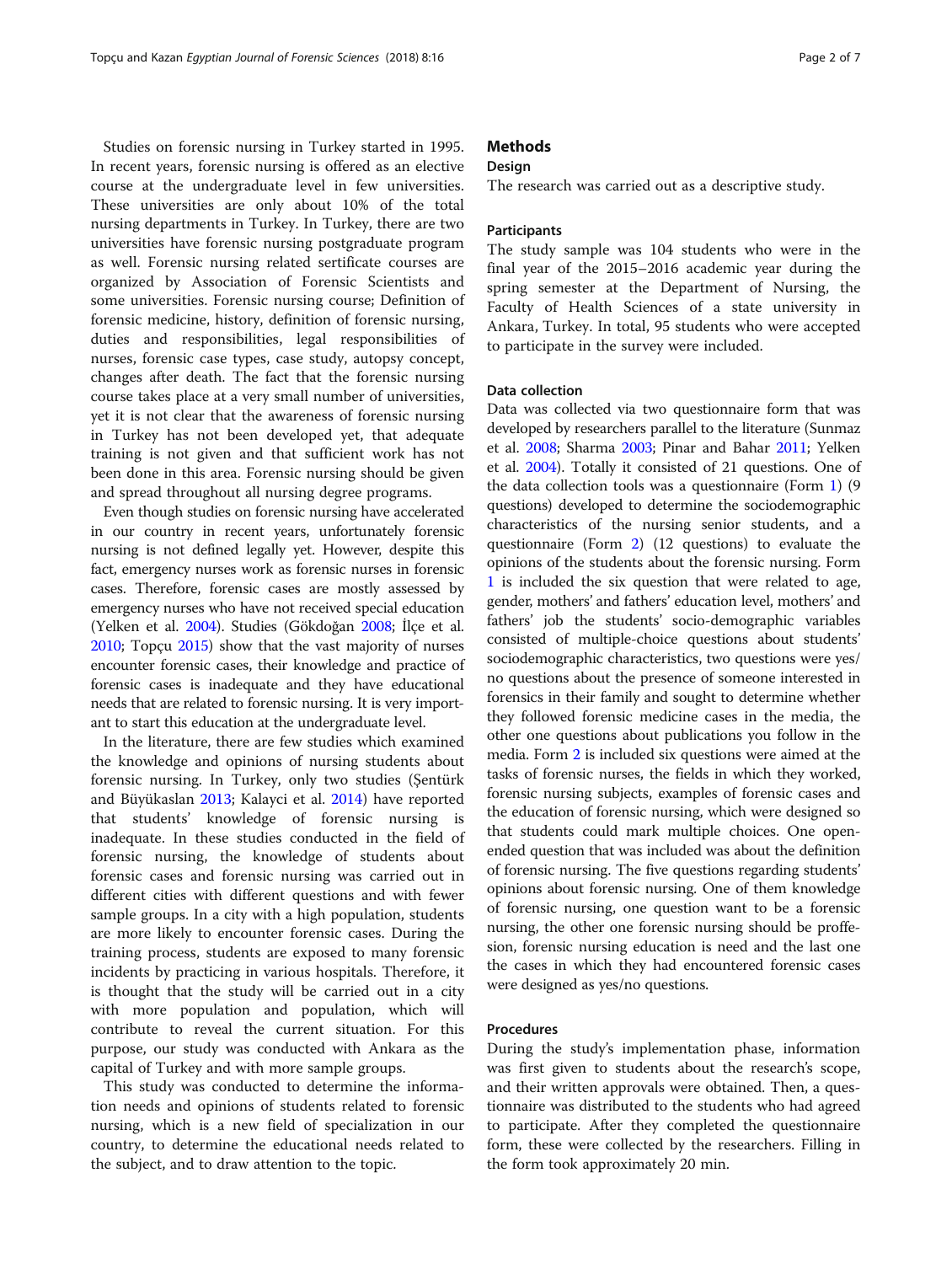#### Ethical considerations

The Research Ethics Committee's approval was required for the work to be done; this was taken from Ankara Yildirim Beyazit Ethics Committee of Social Sciences and Humanities. Written permission was obtained from the institution at which the study was carried out. Students who agreed to participate in the study were notified of the study and then their written approval was obtained.

#### Data analyses

The data were transferred to the computer program by researchers using Statistical Package for the Social Sciences (SPSS) 16.0. Number percentages and chi-square tests were used to evaluate the data.

#### Results

In the study, it was determined that the average age of the students was  $22.2 \pm 0.79$ , 84.2% were female, 55.8% of their mothers had only graduated from primary school, 35.8% of their fathers had only graduated from high school, 81.1% of their mothers were housewives, and 30.6% of their fathers were retired.

It was determined that nearly all of the students (94.7%) had no family members interested in forensic medicine, 27.4% followed forensic science, forensic nursing publications/programs in the media, and it was determined that most of them who did so used the Internet (80.8%) for this. The majority of the students stated that they had no information about forensic nursing (77.9%) and almost all of them (98.9%) were untrained in forensic nursing.

The students were asked about the definition of forensic nursing in the study; half of them (50.4%) stated that they did not know what the forensic nursing was, while 17.9% defined forensic nursing as "nurses working and investigating in forensic cases" (Table [1\)](#page-3-0). The students who participated in the study were asked about the duties of forensic nurses; 42.1% stated that they did not know what the duties of the forensic nurses were and the others stated "recording evidence" among the duties of forensic nurses (40.0%). Students selected "Forensic Science" (74.7%) among the subjects that the forensic nurses should know, 82.1% stated that forensic nurses should work in "forensic medicine institutions." It was determined that 93.7% of the students had not previously encountered forensic cases, and they mostly selected "sexual offenses" as forensic cases (81.1%) (Table [1\)](#page-3-0).

Of the students, 94.7% stated that both forensic nursing should be an area of specialization and that nurses should receive forensic nursing education, 42.1% stated that this education should be given as elective course at school, and 40% stated that they wanted to be forensic nurses when they graduated (Table [2\)](#page-4-0).

It was determined that the differences between the groups was not significant when the socio-demographic characteristics of the students were age, gender, parents' educational level, parents' jobs, presence of a person interested in forensic medicine in the family, independent follow-up on forensics in the media, and knowledge and views on forensic nursing ( $p > 0.05$ ).

#### **Discussion**

Upon examining the educational status and jobs of the students' parents, they were moderate in terms of the sociocultural level. In our study, very few students stated that they had someone interested in forensic medicine among their family. However, it was determined that this did not affect students' knowledge level with regard to forensic nursing  $(p > 0.05)$ . Similar to our study, in the study by Şentürk and Büyükaslan [\(2013\)](#page-6-0) that sought to determine the knowledge and opinions of senior nursing students about forensic nursing, only 12% of them had a family member who was interested in forensic medicine. Most of the students had no one who was interested in forensics in their family, and it was thought that this situation might affect the level of knowledge and awareness about forensic cases.

Nurses are responsible for evaluating patients in a comprehensive manner, identifying problems intervention to solve problems and recording when the patients come to the emergency services due to health problems. These duties of nurses are also applicable in forensics cases. In addition, it is expected in forensic cases that nurses will collect forensic evidence and keep and give them to competent authorities (Green [1993\)](#page-6-0). In our study, nearly half of the students stated that they did not know what forensic nurses' duties would be, and they chose the furthest "recording of evidences" among the duties of forensic nurses (Table [1\)](#page-3-0). This finding suggests that the most important thing that students perceive as the duties of forensic nurses is limited to the recording of evidence.

Very few of the students defined forensic nursing as "nurses who work and study in judicial cases" (Table [1](#page-3-0)). In a study conducted by Kalayci et al. [\(2014](#page-6-0)) in which the knowledge levels of nursing students with regard to forensic nursing was evaluated, nearly half of the students who participated understood the true definition of forensic medicine. They defined forensic nurses as people who collect, keep, and send evidence to relevant units.

Health personnel are often confronted with forensic cases. Therefore, the lack of information about forensic cases prevents the recognition of such cases. Forensic nurses who encounter forensic cases should be able to diagnose them (Lynch [2011\)](#page-6-0). The ratio of forensic cases encountered was very low for the students who participated in our study (Table [1\)](#page-3-0). Similarly, in the study of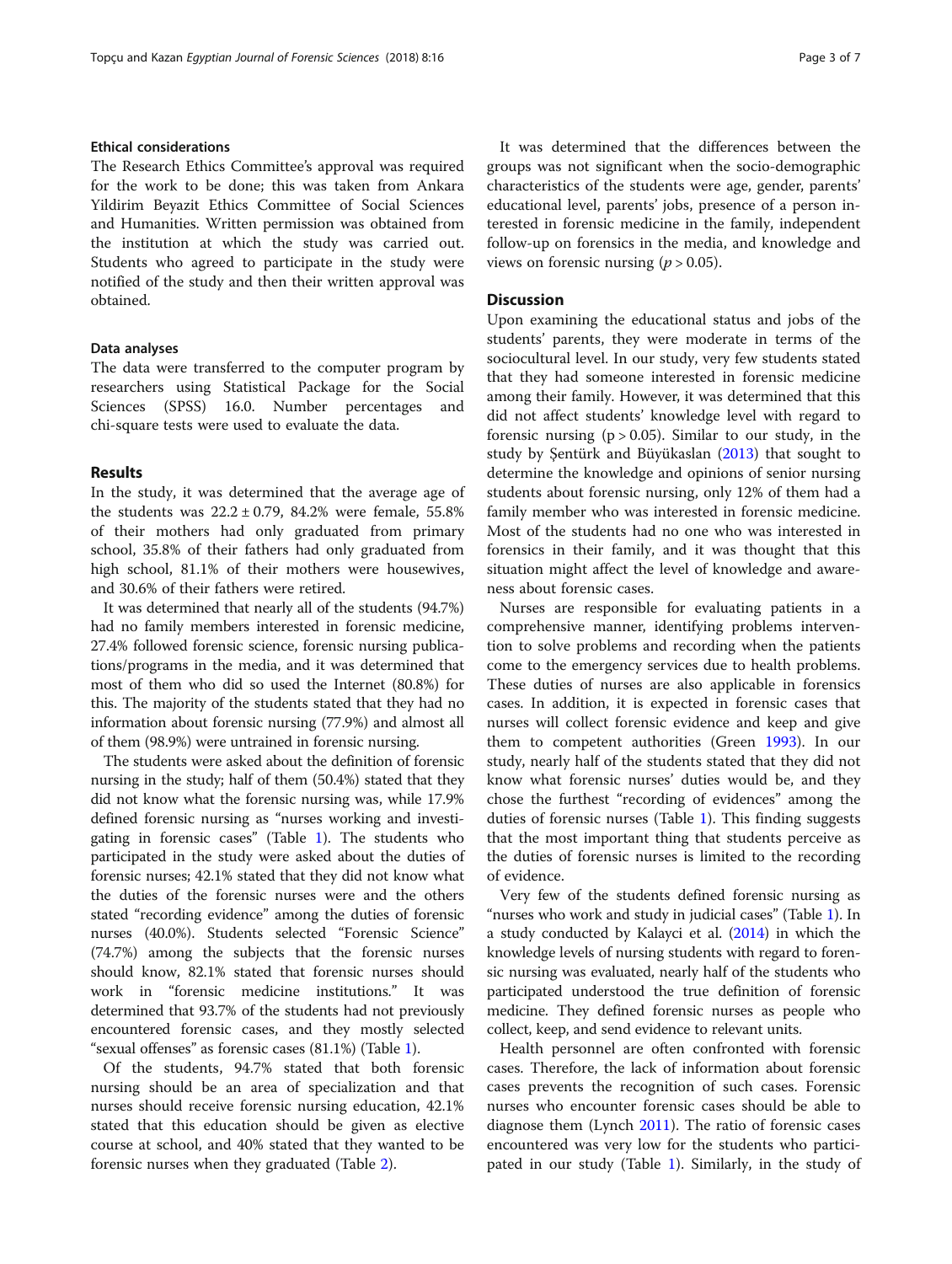<span id="page-3-0"></span>**Table 1** Students' knowledge about forensic nursing  $(N = 95)$ 

| Knowledge on forensic nursing                                                                                                               | Number         | Percent |
|---------------------------------------------------------------------------------------------------------------------------------------------|----------------|---------|
| Knowledge on forensic nursing                                                                                                               |                |         |
| Present                                                                                                                                     | 21             | 22.1    |
| None                                                                                                                                        | 74             | 77.9    |
| Any training in forensic nursing                                                                                                            |                |         |
| Taking                                                                                                                                      | $\mathbf{1}$   | 1.1     |
| Not taking                                                                                                                                  | 94             | 98.9    |
| Definition of forensic nursing according to students                                                                                        |                |         |
| S/He is the person who identifies, collects, stores, examines, records, provides the evidence delivery<br>chain, and analyzes the evidence. | 6              | 6.3     |
| It is about crime, justice and criminal nursing.                                                                                            | 5              | 5.3     |
| They are nurses who work in judicial cases, conduct research and follow up.                                                                 | 17             | 17.9    |
| Nurses working with the police in criminals and courts.                                                                                     | $\overline{4}$ | 4.2     |
| S/He is the person who identifies and reports suspicious deaths and dangerous situations.                                                   | 3              | 3.2     |
| It is the department that helps the nurse to defend her/his rights in problems s/he is experiencing.                                        | 1              | 1.1     |
| S/He is the person who took part in the autopsy examination.                                                                                | 8              | 8.4     |
| S/He is the person who helps in the resolution of the forensic cases.                                                                       | 3              | 3.2     |
| I do not know                                                                                                                               | 48             | 50.4    |
| Duties of forensic nurses according to students $(N = 95)^b$                                                                                |                |         |
| Collecting evidences                                                                                                                        | 30             | 31.6    |
| Conserving evidences                                                                                                                        | 25             | 26.3    |
| Identifying evidences                                                                                                                       | 35             | 36.8    |
| Recording of the evidences                                                                                                                  | 38             | 40.0    |
| Provision of evidence delivery chain                                                                                                        | 32             | 33.7    |
| I do not know                                                                                                                               | 40             | 42.1    |
| Subjects that forensic nurses should know according to the students ( $N = 95$ ) <sup>b</sup>                                               |                |         |
| <b>Basic Health Sciences</b>                                                                                                                | 67             | 70.5    |
| Law                                                                                                                                         | 56             | 58.9    |
| Forensic science                                                                                                                            | 71             | 74.7    |
| I do not know                                                                                                                               | 22             | 23.2    |
| Areas where the judicial nurses take part according to the students ( $N = 95$ ) <sup>b</sup>                                               |                |         |
| Hospitals                                                                                                                                   | 52             | 54.7    |
| Jails                                                                                                                                       | 14             | 14.7    |
| Prisons                                                                                                                                     | 24             | 25.3    |
| Forensic medicine institutes                                                                                                                | 78             | 82.1    |
| Courts                                                                                                                                      | 33             | 34.7    |
| Crime scene investigation                                                                                                                   | 39             | 41.1    |
| I do not know                                                                                                                               | 12             | 12.6    |
| The Case of encountering a forensic event before.                                                                                           |                |         |
| Encountering                                                                                                                                | 6              | 6.3     |
| Not encountering                                                                                                                            | 89             | 93.7    |
| Forensic events according to students $(N = 95)^b$                                                                                          |                |         |
| Traffic accidents                                                                                                                           | 43             | 45.3    |
| Malpractice                                                                                                                                 | 36             | 37.9    |
| Poisoning                                                                                                                                   | 52             | 54.7    |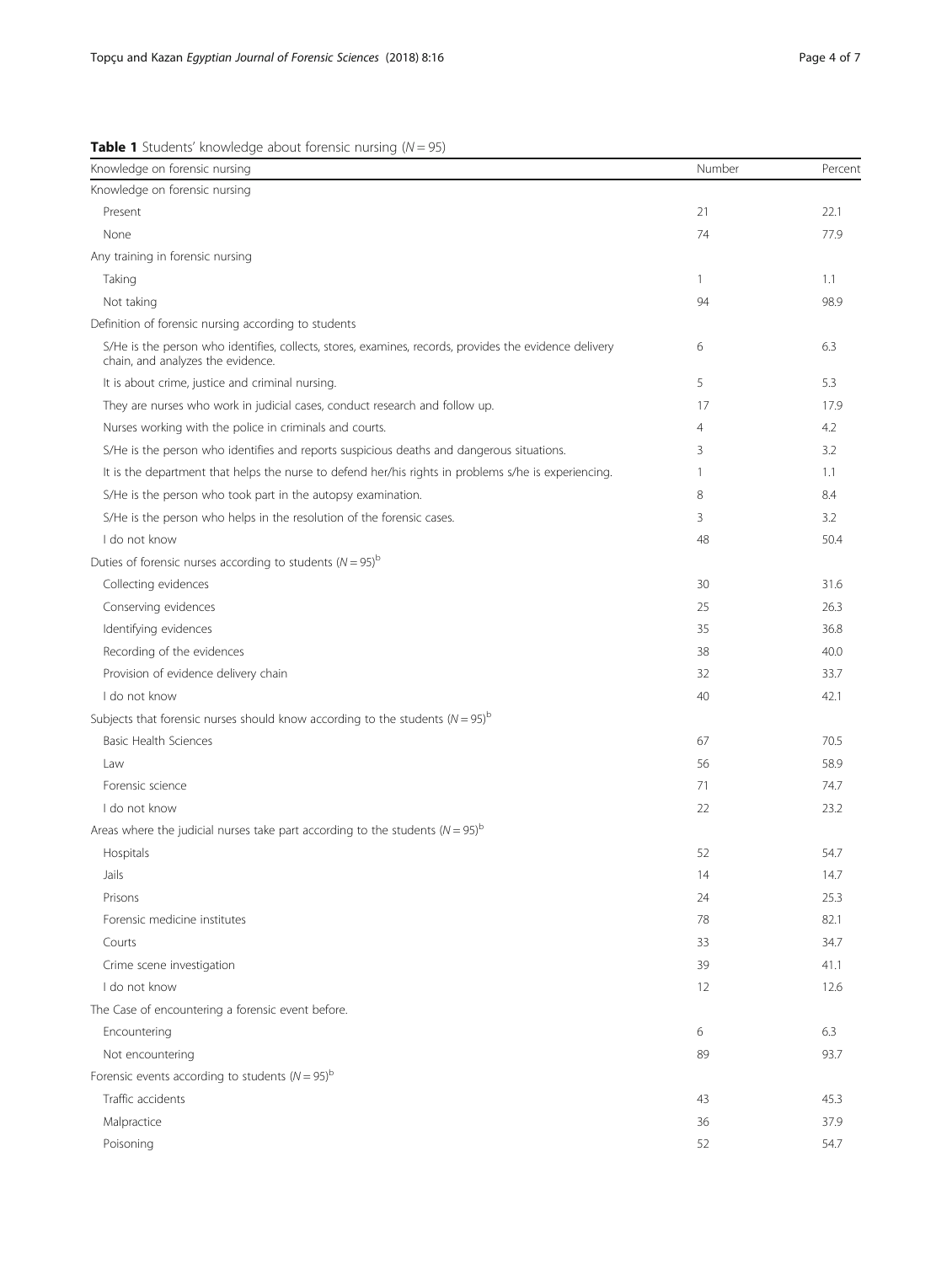<span id="page-4-0"></span>**Table 1** Students' knowledge about forensic nursing  $(N = 95)$  (Continued)

| Knowledge on forensic nursing | Number | Percent |
|-------------------------------|--------|---------|
| Suicide                       | 75     | 78.9    |
| Sex crime                     | 77     | 81.1    |
| Domestic violence             | 66     | 69.5    |
| Gunshot injuries              | 75     | 78.9    |
| Drill-cut tool injuries       | 67     | 70.5    |

A student stated that s/he took it as a course at school

<sup>b</sup>N has been multiplied because it has been answered more than once

Şentürk and Büyükaslan ([2013](#page-6-0)), it was determined that very few of the students had met forensic cases. It is thought that the students' inability to identify legal cases, their lack of education in the school, and the fact that they had not seen enough of such cases in their clinical practice are effective.

When we examine the frequency of forensic cases in Turkey in order of prevalence, traffic accidents is first, followed by penetrating-cutting tool injuries, falls, firearm injuries, and sexual crimes (Türkiye İstatistik Kurumu [2006-](#page-6-0)2015). However, most of the students in our study reported "sexual offenses" as primary forensic cases (Table [1\)](#page-3-0). In the study conducted by Kalayci et al. [\(2014\)](#page-6-0), 32.2% of students described "malpractice" cases as primary forensic cases. It is thought that the students being more likely to encounter such stories in the media is effective in this situation. While trying to determine the knowledge levels of healthcare staff working in emergency services with regard to common approaches to forensic cases, almost all healthcare personnel described "firearm injuries" and "sexual assault" cases as forensic cases. It is thought that the reason for the different definitions between students and nurses with regard to forensic cases is that students will identify forensic cases mostly from the media and nurses will correctly identified them based on the most frequently encountered pathways in clinics.

It is crucial that healthcare staff receive training in forensic cases in terms of crime and criminal findings, the elimination of victimization of the victim, and contribution to justice (Lynch [2006;](#page-6-0) Stevens [2004\)](#page-6-0). The majority of students stated that they had no information about forensic nursing and that they were not trained in forensic nursing (Table [1\)](#page-3-0). Today, the Crime Scene Investigation (CSI) TV series seems effective at creating social awareness of forensic science (Yakupoğlu et al. [2016\)](#page-6-0). Thus, the duties and expectations of such professionals are increasing. In our study, very few of the students stated that they followed publications/programs related to forensic medicine/forensic nursing in the media and that they mostly used the Internet for this purpose. It was also determined

**Table 2** Students' views on forensic nursing ( $N = 95$ )

| Students' views on forensic nursing                                     | Number | Percent |
|-------------------------------------------------------------------------|--------|---------|
| According to the students, nurses receive forensic nursing education    |        |         |
| Necessary                                                               | 90     | 94.7    |
| Not necessary                                                           | 5      | 5.3     |
| Level of forensic nursing education ( $N = 95$ ) <sup>a</sup>           |        |         |
| Must be given as a few hours of lessons in vocational courses at school | 19     | 20.0    |
| Must be given as a compulsory course in school                          | 25     | 26.3    |
| Must be given as elective course in school                              | 40     | 42.1    |
| Must be certified education after graduation                            | 29     | 30.5    |
| Must be given as post-graduate education after graduation               | 16     | 16.8    |
| Should forensic nursing be an area of specialization?                   |        |         |
| Yes                                                                     | 90     | 94.7    |
| No                                                                      | 5      | 5.3     |
| Do you want to be a forensic nurse when you graduate?                   |        |         |
| Yes                                                                     | 38     | 40.0    |
| No                                                                      | 13     | 13.7    |
| Not sure                                                                | 44     | 46.3    |
|                                                                         |        |         |

<sup>a</sup>N has been multiplied because it has been answered more than once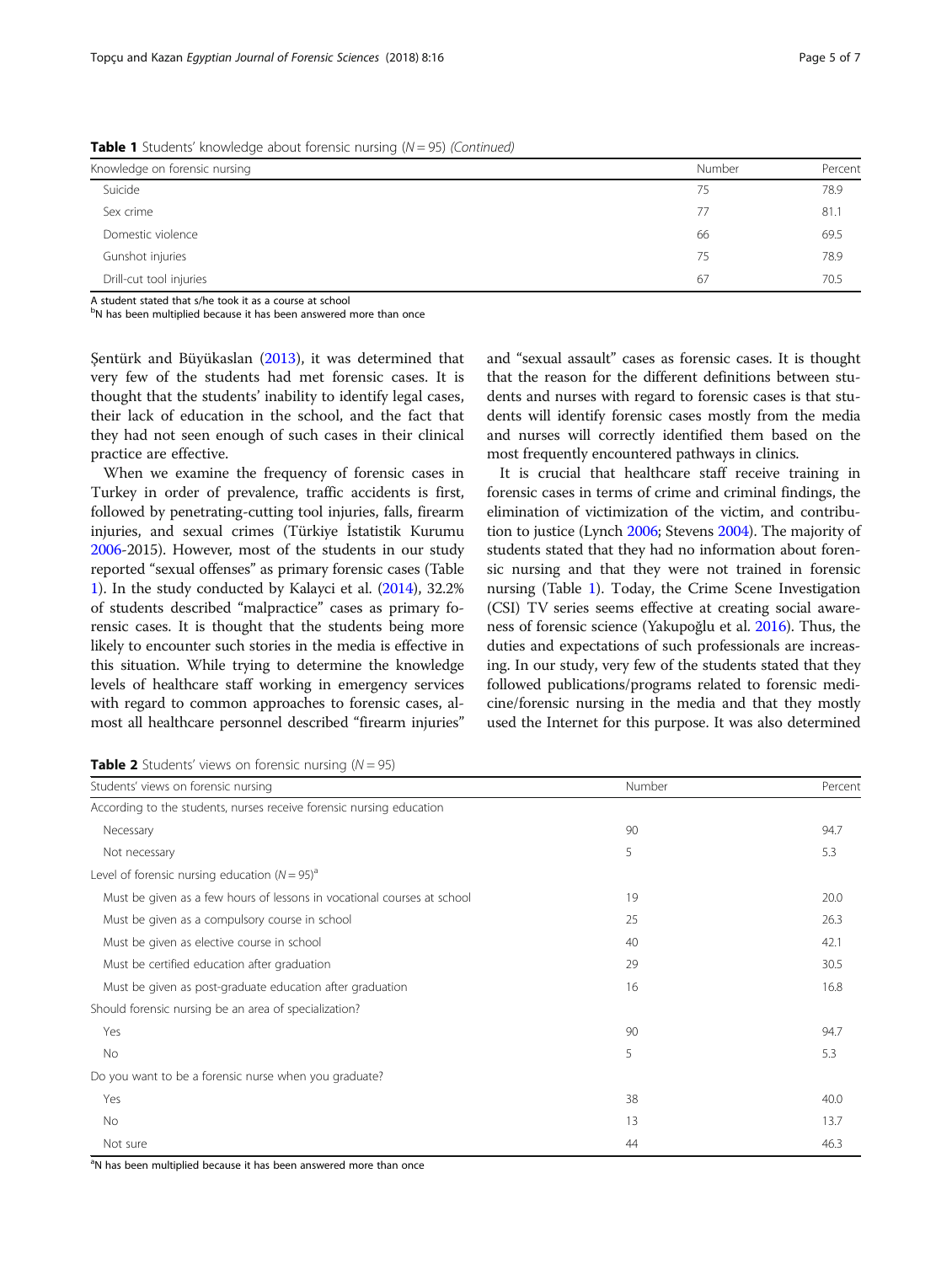<span id="page-5-0"></span>in our study that students following publications/programs related to nursing in the media had no effect on information about forensic nursing  $(p > 0.05)$ . Similar results were obtained when we examined studies conducted with the students related to the subject. In the study of Şentürk and Büyükaslan [\(2013\)](#page-6-0), it was determined that most of the students had no knowledge about forensic nursing; the very few who did had obtained information from seminars, magazines, and the Internet. When we examined the studies conducted with nurses related to the subject, İlçe et al. ([2010](#page-6-0)) investigated the knowledge and applications of healthcare personnel working in emergency departments for the protection and preservation of evidence in forensic cases; they stated that more than half of the 44 healthcare staff who participated in the study had not received any training with regard to forensic nursing. Caliskan and Ozden ([2012\)](#page-6-0) conducted a study with 233 people to determine the level of knowledge of healthcare personnel in Turkey with regard to forensic evidence; they found that 73% of the personnel had not received training on forensic cases, and 17.5% of participants who had received training in this area reported that such training had been insufficient. It is believed that the reason for this lack of information is not to include forensic nursing as a course in our country's undergraduate curriculum.

It was determined that the difference between the sociodemographic characteristics of the students, whether their family members were interested in forensic medicine, and the opinions of students with regard to forensic nursing was not significant ( $p > 0.05$ ). In the study by Şentürk and Büyükaslan [\(2013](#page-6-0)), the socio-demographic characteristics of the participating students, whether their family members were interested in forensic medicine, and their knowledge level regarding forensic nursing were compared, and no statistically significant difference was found between the groups ( $p > 0.05$ ).

Strengthening forensic nursing education increases patient care quality, patient safety, access to services, the confidence and skill levels of nurses, and patient satisfaction, while reducing the burden on the health system (Simmons and Grandfield [2013\)](#page-6-0). In our study, almost all students stated that training on forensic nursing should be taken and nearly half reported that there should be elective courses while at school (Table [2\)](#page-4-0). In the study of Şentürk and Büyükaslan ([2013](#page-6-0)), all participating students indicated that training related to forensic nursing should be given and more than half reported that this training was taken during basic vocational training. From here, we can see that students are aware of their lack of knowledge and want this to be remedied.

Forensic nursing is a collaborative field of medicine and law that requires both general health sciences and legal knowledge (Lynch [2006;](#page-6-0) Kent-Wilkinson [1999](#page-6-0); Lynch [2011](#page-6-0)). In our study, students stated that forensic nurses often needed knowledge of forensic science and basic health sciences, and very few students chose the law option. In the study by Şentürk and Büyükaslan ([2013\)](#page-6-0), most students (28.0%) stated that forensic nurses should have knowledge of basic health sciences (Table [1\)](#page-3-0). It is believed that students often see forensic nursing related to health sciences, as they do not fully understand the definition of forensic nursing.

Forensic nurses have many areas of study such as hospitals, prisons, forensic medical institutions, judicial offices, detention centers and crime scene investigations (Kent-Wilkinson [1999](#page-6-0); Lynch [2011](#page-6-0)). Most of the students who participated in our study stated that the working areas of judicial nurses were forensic medicine institutions. In the study by Şentürk and Büyükaslan [\(2013](#page-6-0)), approximately half of the students stated that the working areas of the forensic nurses were hospitals and very few students reported that their working areas were forensic medical institutions (Table [1](#page-3-0)). In the study conducted by Kalayci et al. [\(2014\)](#page-6-0), the students stated that the forensic case studies were not only done by forensic medicinetrained colleagues. Many participants saw forensic nurses as working in forensic medicine or hospitals, suggesting that forensic nursing was only associated with the field of healthcare according to students' opinions.

#### Conclusions

In our study, senior nursing students' knowledge of forensic nursing was insufficient and they were not trained in this area. The data we have obtained in this study aiming to reveal the knowledge levels of nursing students about forensic phenomena show a general agreement with the results of similar studies.

In addition, most of the students stated that forensic nursing education should be suggested as an elective course at the undergraduate level and should be specialized. Therefore, addition of courses related to forensic nursing to the undergraduate curriculum in all universities, opening postgraduate training programs related to the subject, and increasing scientific activities such as congresses, seminars, and courses are recommended. Both a tendency towards the advancement of forensic nursing in the nursing profession and basic principles in undergraduate education should be acquired. Therefore, it is important to evaluate the students' perspectives on forensic nursing (Additional file: 1).

#### Additional file

[Additional file 1:](dx.doi.org/10.1186/s41935-018-0045-y) The Questionnare form related to descriptive characteristics of the Nursing Students and the views of Senior Students in Nursing about Forensic Nursing. (DOCX 15 kb)

#### Abbreviations

CSI: Crime scene investigation